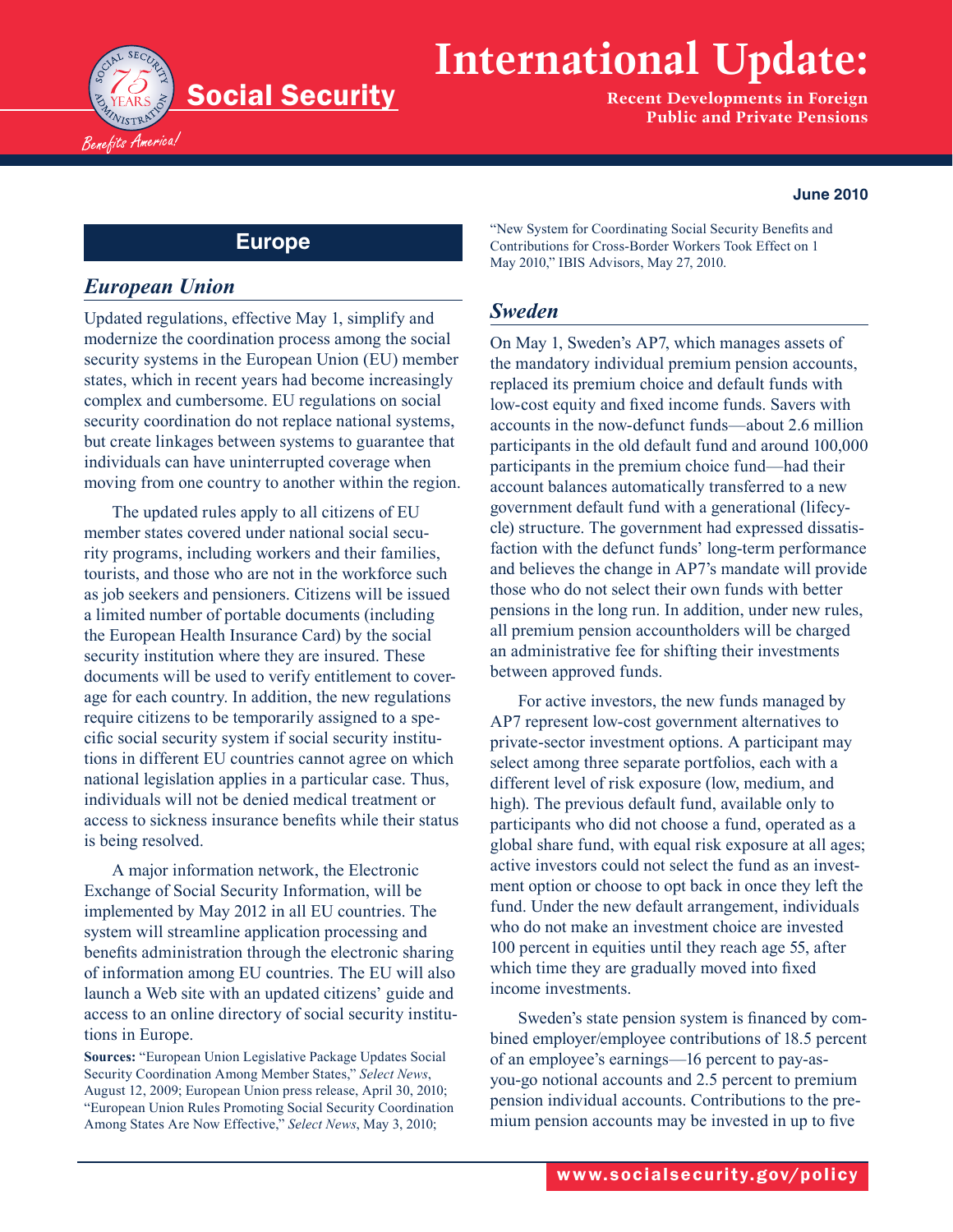mutual funds selected by each participant from nearly 800 government-approved private funds.

On January 1, 2010, the Swedish Pension Agency replaced the Swedish Insurance Agency as the state pension administrator, and the Premium Pension Authority, which had been established in 2000 to manage the individual premium pension plan accounts, was abolished. The government expects the new organizational structure to help cut waste and improve customer service.

**Sources:** "Sweden AP Funds Prepare for Future," IPE. com, November 2, 2009; "New Options for Your Premium Pension," Swedish Pension Agency, 2010; "Sweden Shakes Up Administration of Public Pension System with New Agency," *Pension & Benefits Daily*, January 8, 2010; "Swedish Roundup: AP7, Solvency Levels, Q1 Performance, AMF Survey," IPE.com, May 7, 2010.

## **Asia and the Pacific**

#### *Australia*

On May 2, the government announced changes to the country's mandatory occupational pension system (superannuation) to help raise the level of retirement savings, which include increasing the employer's contribution rate, raising the age limit on employers' mandatory contributions, and establishing tax rebates for low-income workers. The government predicts that by 2035, these measures could add some A\$500 billion (US\$407 billion) to superannuation savings, which currently equal more than A\$1 trillion (US\$815 billion).

One measure gradually raises the superannuation guarantee, the employer's mandatory contribution to an employee's account, from the current 9 percent of wages to 12 percent, beginning in 2013. The contribution rate will increase by 0.25 percent per year for the first two years and by 0.50 percent per year from 2015 to 2019. As a result, an average worker who is currently aged 30 is expected to have an additional A\$108,000 (US\$88,000) in a superannuation account at retirement.

Another measure requires employers to make superannuation guarantee contributions beginning July 1, 2013 for workers up to age 75. Currently, employer contributions are mandatory until a worker reaches age 70 and voluntary until they reach age 75. (Participation for the self-employed is voluntary.) In addition to increasing savings, this measure is

designed to encourage older workers to remain in the labor force. The government estimates that about 33,000 employees could benefit.

A third measure will provide some 3.5 million low-income workers with an annual government tax rebate of up to A\$500 (US\$407) deposited into a superannuation account beginning July 2013. This measure supplements the government matching contributions (co-contributions) to workers who earn up to A\$62,000 (US\$50,523) per year and make voluntary contributions to a superannuation account. Up until last year, the co-contribution was 150 percent of a worker's contribution, up to a maximum of A\$1,500 (US\$1,222). However, a temporary measure introduced last year to lower the co-contribution rate to 100 percent (up to a maximum of A\$1,000 or US\$815) is now permanent and co-contribution thresholds are frozen at the current levels for the next 2 years.

**Sources:** "Superannuation—Concessional Contributions Caps," Australian Government, May 2010; "Superannuation—Increasing the Superannuation Guarantee Rate to 12 Percent," Australian Government, May 2010; "Superannuation—Low Income Earners Government Contribution," Australian Government, May 2010; "Superannuation—Raising the Superannuation Guarantee Age Limit From 70 to 75," Australian Government, May 2010; "2010 Federal Budget Review: Workplace, Superannuation and Savings Issues," Mercer, May 2010; Australian Government press release, May 2, 2010.

### *Singapore*

On May 1, the government of Singapore announced that it will gradually increase the employer contribution rate to the state-run Central Provident Fund (CPF) by 1 percent in two steps: 0.5 percent on September 1, 2010, and an additional 0.5 percent on March 1, 2011. Currently, employers contribute 14.5 percent of earnings for most employees, and employees contribute 20 percent of earnings. (Contribution rates are based on an employee's age, with lower rates for employees aged 51 or older). According to the government, the contribution rate increase is made possible by the strong economic rebound in Singapore; recent forecasts by the Ministry of Trade and Industry project growth in the gross domestic product of 7 percent to 9 percent for 2010.

The CPF is a publicly managed defined-contribution system that is mandatory for most workers. Contributions are allocated into four separate individual accounts: (1) an Ordinary Account (OA), which can be used to finance the purchase of a home, approved investments, CPF insurance, and education;